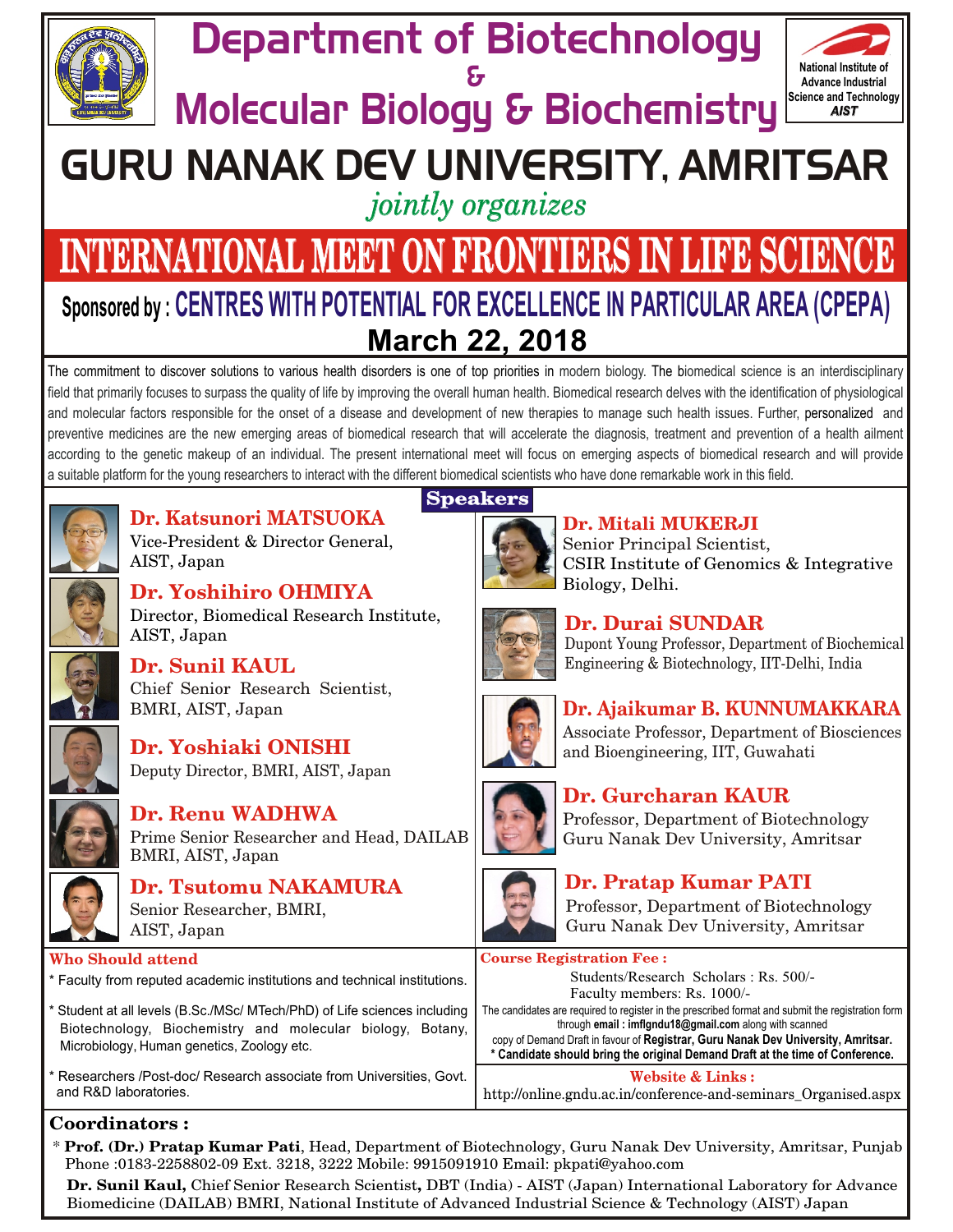#### Coordinators

**Dr. Pratap Kumar Pati**

Professor & Head, Department of Biotechnology, Guru Nanak Dev University, Amritsar

#### &

#### **Dr. Sunil Kaul**

Chief Senior Research Scientist DBT (India) - AIST (Japan) International Laboratory for Advance Biomedicine (DAILAB) BMRI, National Institute of Advanced Industrial Science & Technology (AIST) Japan

#### Organizing Committee

#### **Dr. Gurcharan Kaur**

Professor Department of Biotechnology, Guru Nanak Dev University, Amritsar

#### **Dr. Prabhjeet Singh**

Professor Department of Biotechnology, Guru Nanak Dev University, Amritsar

#### **Dr. Jatinder Singh**

Professor & Head Department of Molecular Biology & Biochemistry Guru Nanak Dev University, Amritsar

#### **Dr. Subheet Kumar Jain**

Professor Department of pharmaceutical Sciences Guru Nanak Dev University, Amritsar

#### **Mr. Pramod Kumar Verma**

Associate Professor Department of Biotechnology, Guru Nanak Dev University, Amritsar

#### **Dr. Prakash Chandra Mishra**

Assistant Professor Department of Biotechnology, Guru Nanak Dev University, Amritsar

#### **Dr. Anup Kesavan**

Assistant Professor Department of Molecular Biology & Biochemistry Guru Nanak Dev University, Amritsar

#### **Dr. Rachna Hora**

Assistant Professor Department of Molecular Biology & Biochemistry Guru Nanak Dev University, Amritsar

#### **Dr. Gagandeep Kaur Gahlay**

Assistant Professor Department of Molecular Biology & Biochemistry Guru Nanak Dev University, Amritsar

#### **Dr. Balbir Singh**

Assistant Professor Department of Pharmaceutical Sciences Guru Nanak Dev University, Amritsar

#### **Mr. Bhupesh Kumar**

Programmer Department of Biotechnology Guru Nanak Dev University, Amritsar

#### Key Speakers

**Dr. Katsunori MATSUOKA** Vice-President & Director General, AIST, Japan

#### **Dr. Yoshihiro OHMIYA**

Director, Biomedical Research Institute, AIST, Japan

#### **Dr. Sunil KAUL**

Chief Senior Research Scientist, BMRI, AIST, Japan

#### **Dr. Yoshiaki ONISHI**

Deputy Director, BMRI, AIST, Japan

#### **Dr. Renu WADHWA**

Prime Senior Researcher and Head, DAILAB BMRI, AIST, Japan

#### **Dr. Tsutomu NAKAMURA**

Senior Researcher, BMRI, AIST, Japan

#### **Dr. Mitali MUKERJI**

Senior Principal Scientist, CSIR Institute of Genomics & Integrative Biology, Delhi.

#### **Dr. Durai SUNDAR**

Dupont Young Professor, Department of Biochemical Engineering & Biotechnology, IIT-Delhi, India

#### **Dr. Ajaikumar B. KUNNUMAKKARA**

Associate Professor, Department of Biosciences and Bioengineering, IIT, Guwahati

#### **Dr. Gurcharan KAUR**

Professor, Department of Biotechnology Guru Nanak Dev University, Amritsar

### **Dr. Pratap Kumar PATI**

Professor, Department of Biotechnology Guru Nanak Dev University, Amritsar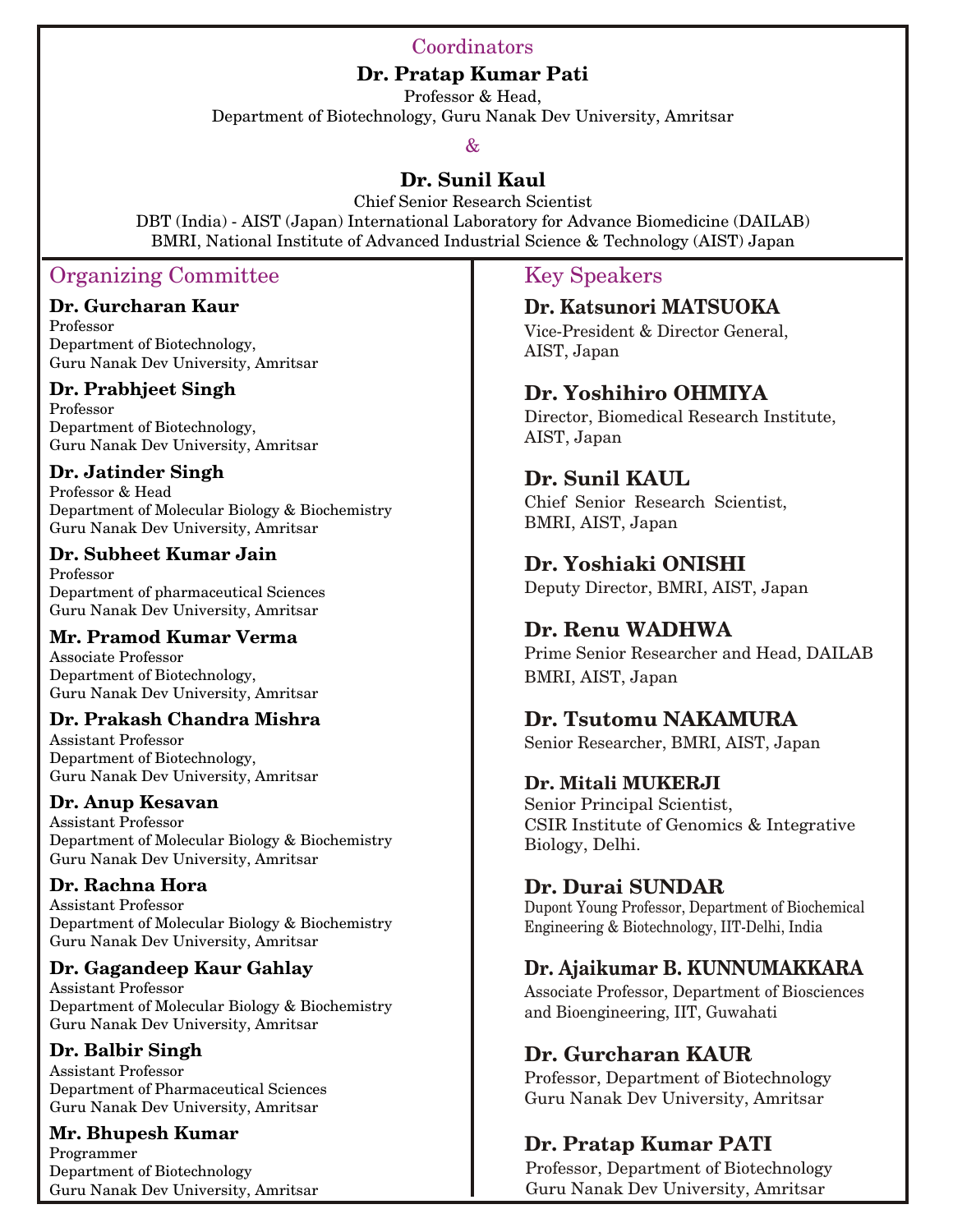## **Who Should attend**

- *\* Faculty from reputed academic institutions and technical institutions.*
- \* Student at all levels (B.Sc./MSc/ MTech/PhD) of Life sciences including Biotechnology, Biochemistry and Molecular Biology, Botany, *Microbiology, Human Genetics, Zoology etc.*
- *\* Researchers /Post-doc/ Research associate from Universities, Govt. and R&D laboratories.*

### **Course Registration Fee :**

# **Students/Research Scholars : Rs. 500/- Faculty members: Rs. 1000/-**

*The candidates are required to register in the prescribed format and submit the registration form through*

### *email : imflgndu18@gmail.com*

*along with scanned copy of Demand Draft in favour of Registrar, Guru Nanak Dev University, Amritsar. \* Candidate should bring the original Demand Draft at the time of Conference.*

# **Last date of submission of Abstarct & Registration 17/03/2018**

Abstract for poster presentation (maximum 250 words) formatted on MS Word in Time New Roman, Font Size 12 should be send only by e-mail at imflgndu18@gmail.com along with Title, Name of Author(s), full address of correspondence including e-mail and name of the presenting author should be underlined. Abstract received after due date will not be accepted. *Poster size should not exceed A0 (841 x 1189 mm)*

# **How to reach Amritsar**

The Organizing Committee has great pleasure in inviting you and your colleagues to participate in the International meet. The meeting offers scope for discussing recent developments and future directions in the field of Biomedical Research. We are hopeful that in addition to the scientific activities, the surroundings of holy city Amritsar will make your trip memorable. *Amritsar, the City of Golden Temple, is well connected to all major cities of India by a fine network of railways, road and air. The city attracts countless tourists on Pilgrimage as well as leisure tour.*

By Air: The airport at Amritsar named Guru Ram Dass International Airport offers excellent services. The airport is well *connected to other parts of the country by regular flights.*

By Rail: Amritsar is directly connected to New Delhi via rail route. It takes about 8 to 10 hours to reach Amritsar *from New Delhi by train.*

By Road: G T Road connects Delhi to Amritsar. Regular buses are available from I.S.B.T. Delhi to Amritsar. You can choose from local, semi deluxe, deluxe and super deluxe buses offered at I.S.B.T. Delhi. If you want to reach Amritsar from places other than Delhi, then you may have to change your bus at a midway destination such as I.S.B.T. Delhi *and then board again the corresponding bus, train or airplane.*

#### **For details Contact**

**Prof. (Dr.) Pratap Kumar Pati**, Head, Department of Biotechnology, Guru Nanak Dev University, Amritsar, Punjab Phone :0183-2258802-09 Ext. 3218, 3222 Mobile: 9915091910 Email: pkpati@yahoo.com / imflgndu18@gmail.com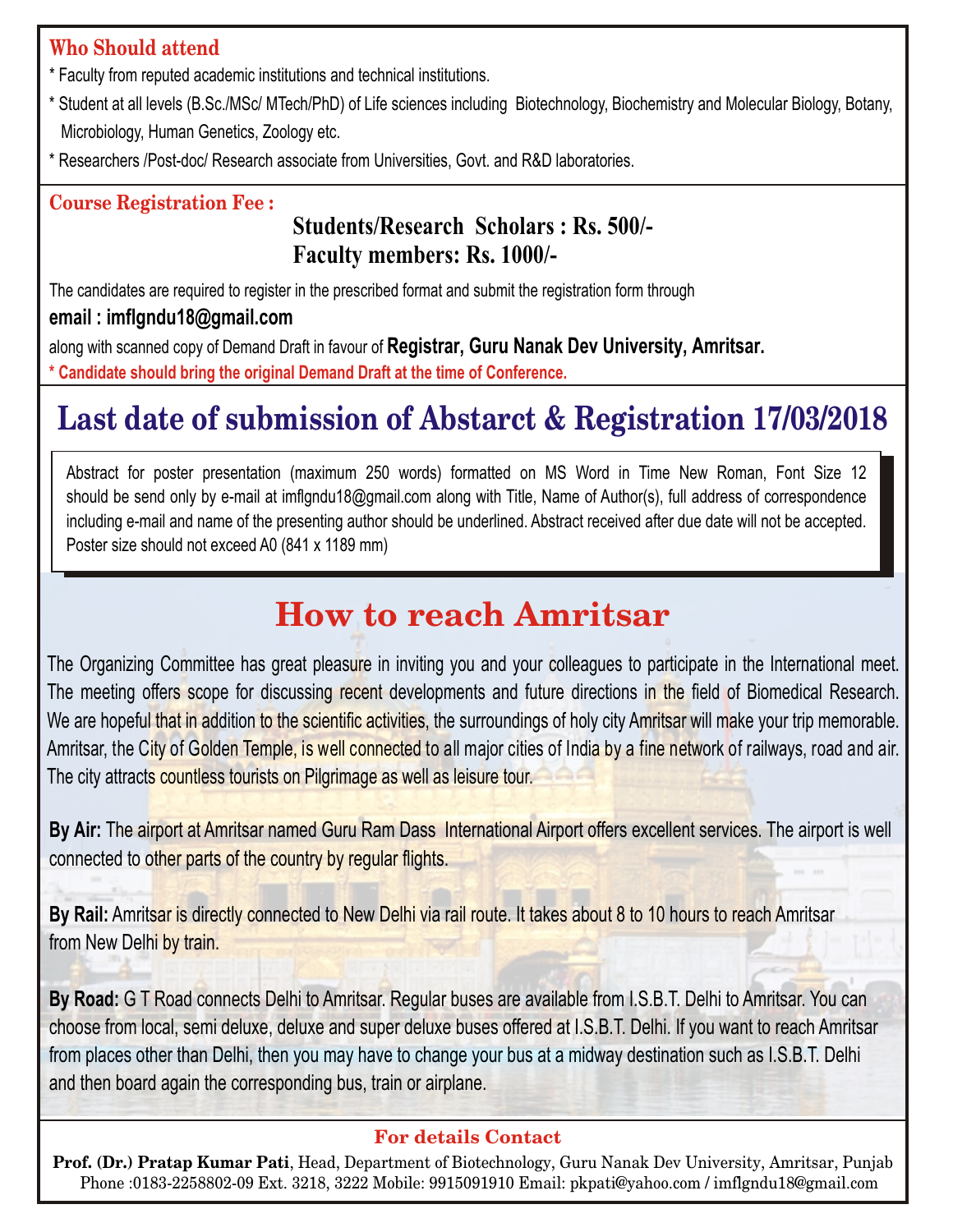### **REGISTRATION FORM**

# **Conference on "International Meet on Frontiers in Life Science" (22nd March, 2018)**

| Abstract enclosed     Yes     No<br><b>Mode of Presentation:</b><br>Poster                                                                               |
|----------------------------------------------------------------------------------------------------------------------------------------------------------|
| <b>Attend only</b>                                                                                                                                       |
|                                                                                                                                                          |
|                                                                                                                                                          |
|                                                                                                                                                          |
| Date:<br>Signature                                                                                                                                       |
| Registration Fee: Students/Research Scholars: Rs. 500/- and Faculty members: Rs. 1000/-                                                                  |
| The candidates are required to register in the prescribed format and submit the registration form                                                        |
| through email: imflgndul8@gmail.com                                                                                                                      |
| along with scanned copy of Demand Draft in favor of                                                                                                      |
| Registrar, Guru Nanak Dev University, Amritsar.                                                                                                          |
| * Candidate should bring the original Demand Draft at the time of Conference.<br>Last date to submit the complete application form is $17th$ March, 2018 |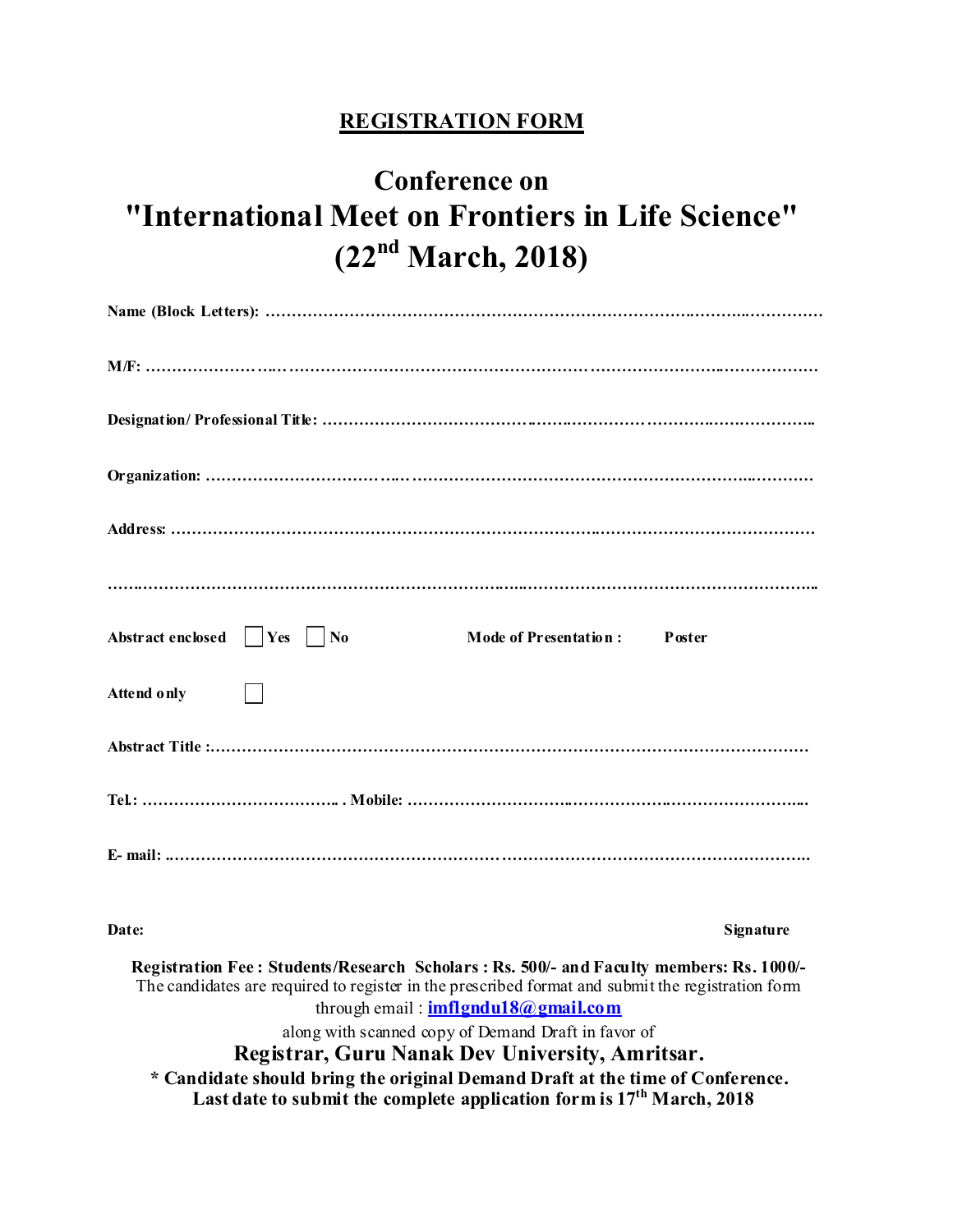# **INTERNATIONAL MEET ON FRONTIERS IN LIFESCIENCE INAUGURATION OF SISTER DAILAB**

**&**

**P**latform for**I**nnovating**KN**owledge to**I**nternational**K**now**H**ow

# **PIKNIKH SERIES XXIV**

**Organized by : Department of Biotechnology**

**&**

**Molecular Biology & Biochemistry Guru Nanak Dev University, Amritsar- 143 005, India**

**Sponsored by :**

**Centres with Potential For Excellence In Particular Area** 

**(CPEPA)**

### **March 22, 2018**

|                     | <b>Sunil KAUL, Chief Senior Research Scientist</b>                                                                                                     |
|---------------------|--------------------------------------------------------------------------------------------------------------------------------------------------------|
|                     | DBT (India)-AIST (Japan) International Laboratory for Advanced Biomedicine                                                                             |
|                     | (DAILAB), BMRI,                                                                                                                                        |
|                     | National Institute of Advanced Industrial Science & Technology (AIST), Japan                                                                           |
| <b>Coordinators</b> | E-mail: $s$ -kaul@aist.go.jp                                                                                                                           |
|                     |                                                                                                                                                        |
|                     | <b>Pratap Kumar PATI, Professor and Head,</b>                                                                                                          |
|                     | Department of Biotechnology, Guru Nanak Dev University, Amritsar, INDIA                                                                                |
|                     | E-mail: <i>pkpati@yahoo.com</i>                                                                                                                        |
| 9:30                | <b>Arrival and Exchange of Business Cards</b>                                                                                                          |
|                     | <b>PRAYER-Shabad and Lighting of Lamps</b>                                                                                                             |
|                     |                                                                                                                                                        |
|                     | Welcome address and Introduction of the Department of Biotechnology                                                                                    |
| 9:40                | Dr. Pratap Kumar PATI, Professor & Head, Department of Biotechnology, GNDU,                                                                            |
|                     | Amritsar                                                                                                                                               |
|                     |                                                                                                                                                        |
| 9:45                | Introduction of AIST-Scholars, Strengths & Strategies for Supporting Society<br>Dr. Katsunori MATSUOKA, Vice-President & Director General, AIST, Japan |
|                     |                                                                                                                                                        |
| 9:50                | <b>Introduction of Biomedical Research Institute (BMRI)</b><br>Dr. Yoshihiro OHMIYA, Director, BMRI, AIST, Japan                                       |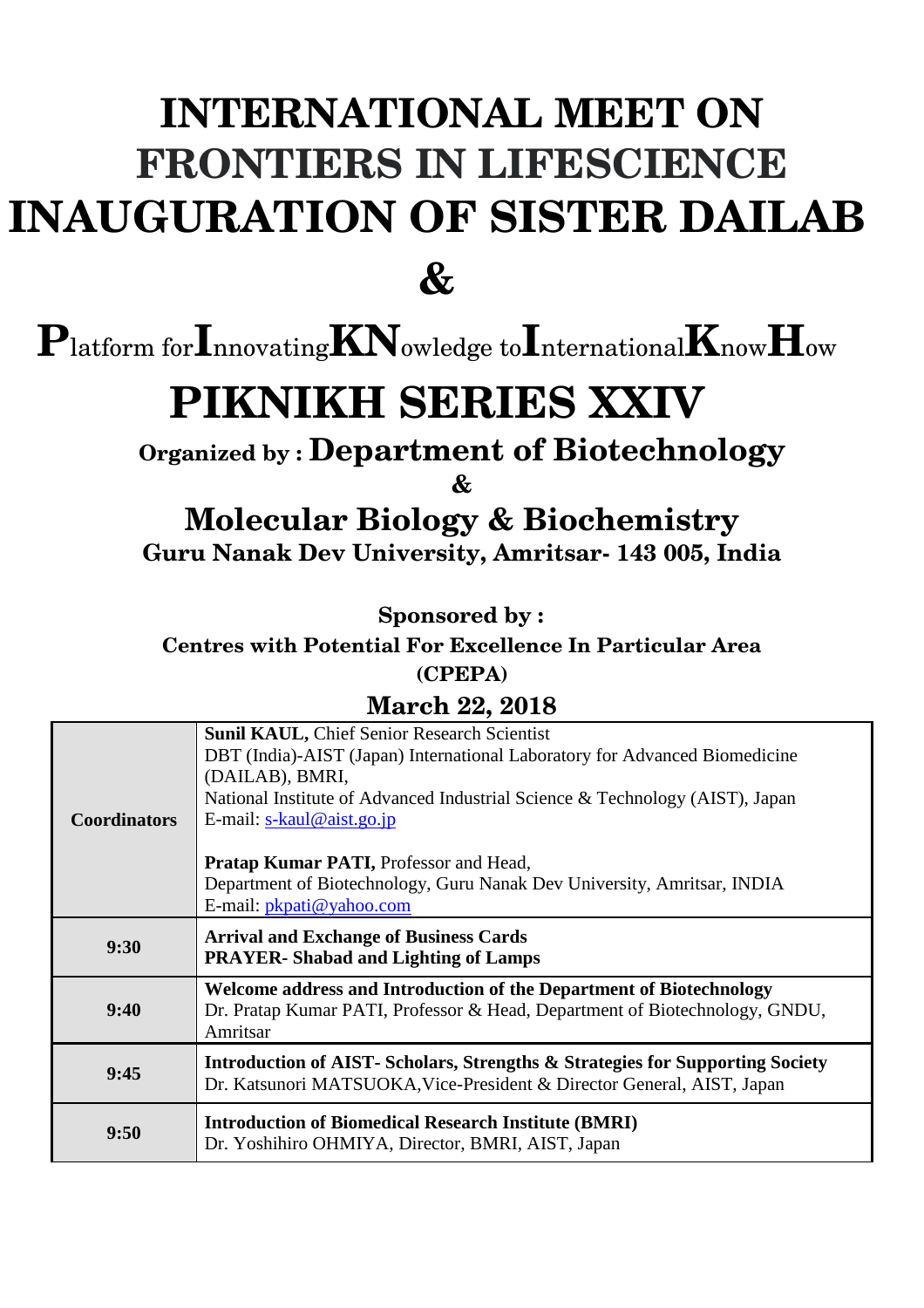| 9:55                                                                       | <b>Introduction of DAILAB and DAICENTER</b><br>Dr. Sunil KAUL, Chief Senior Research Scientist, AIST, Japan |                                                                                                                         |  |  |
|----------------------------------------------------------------------------|-------------------------------------------------------------------------------------------------------------|-------------------------------------------------------------------------------------------------------------------------|--|--|
| 10:05                                                                      | Signing of MoU and Inauguration of SISTER DAILAB@GNDU                                                       |                                                                                                                         |  |  |
| 10:10                                                                      | <b>Inaugural Address</b><br>Dr. Jaspal Singh SANDHU, Vice-Chancellor, Guru Nanak Dev University, Amritsar   |                                                                                                                         |  |  |
| 10:20                                                                      | <b>Presentation of Mementos</b>                                                                             |                                                                                                                         |  |  |
| 10:25                                                                      | <b>Vote of Thanks</b><br>Dean Life Sciences, Guru Nanak Dev University, Amritsar                            |                                                                                                                         |  |  |
| 10:30                                                                      | <b>High Tea and Interaction</b>                                                                             |                                                                                                                         |  |  |
| <b>Plenary Session</b><br>Session Chairs: Avinash NAGPAL & Yoshiaki ONISHI |                                                                                                             |                                                                                                                         |  |  |
|                                                                            |                                                                                                             | <b>Plenary Lecture I</b>                                                                                                |  |  |
| 11:00                                                                      | <b>Title</b>                                                                                                | Ashwagandha health benefits: Biology to biotechnology                                                                   |  |  |
|                                                                            | <b>Speaker</b>                                                                                              | Renu WADHWA (renu-wadhwa@aist.go.jp)<br>National Institute of Advanced Industrial Science & Technology (AIST),<br>Japan |  |  |
|                                                                            |                                                                                                             | <b>Plenary Lecture II</b>                                                                                               |  |  |
| 11:20                                                                      | <b>Title</b>                                                                                                | Ayurgenomics: a novel integrative approach for understanding<br>human individually for precision medicine               |  |  |
|                                                                            | <b>Speaker</b>                                                                                              | Mitali MUKERJI (mitali@igib.res.in)<br>CSIR Institute of Genomics & Integrative Biology, Delhi, India                   |  |  |
| <b>Scientific Session</b>                                                  |                                                                                                             | Session Chairs - Y. OHMIYA & Jatinder SINGH                                                                             |  |  |
| 11:40                                                                      | Title                                                                                                       | Bioinformatics inputs to the therapeutic potential of Ashwagandha<br>actives                                            |  |  |
|                                                                            | Speaker                                                                                                     | Durai SUNDAR (sundar@dbeb.iitd.ac.in)<br>Indian Institute of Technology (IIT-Delhi), India                              |  |  |
| 11:55                                                                      | Title                                                                                                       | Ashwagandha: Insights in its multifunctional role for mental health                                                     |  |  |
|                                                                            | Speaker                                                                                                     | Gurcharan KAUR (kgurcharan.neuro@yahoo.com)<br>Guru Nanak Dev University, Amritsar                                      |  |  |
| 12:10                                                                      | Title                                                                                                       | Ashwagandha for modulation of circadian rhythm                                                                          |  |  |
|                                                                            |                                                                                                             |                                                                                                                         |  |  |